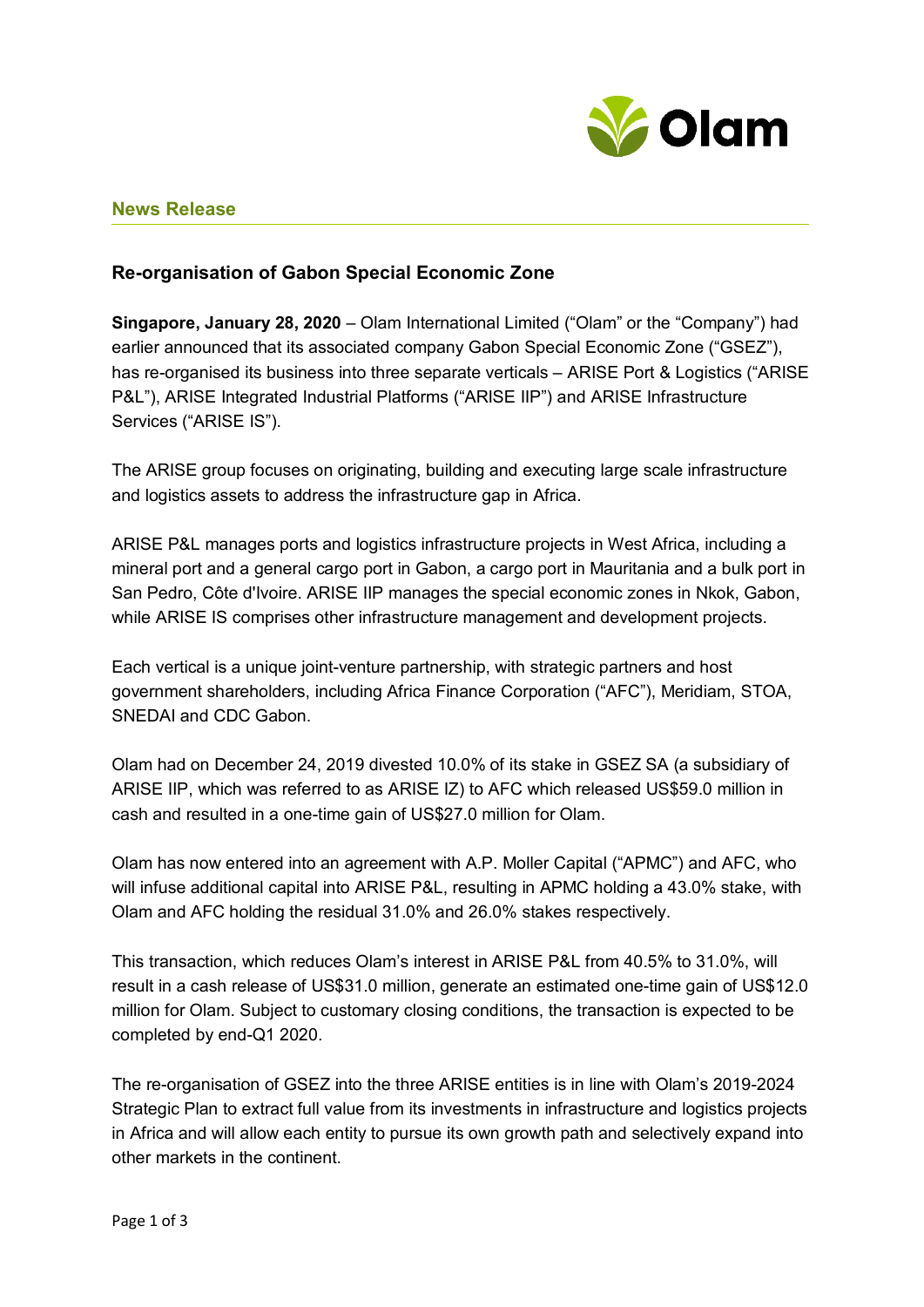Olam's Managing Director and CEO, Infrastructure and Logistics platform (ARISE), Gagan Gupta, remarked: "Olam has played a significant role in spearheading and developing the infrastructure assets and businesses, which have now been successfully re-organised into three verticals under the ARISE brand name, with a clear, distinct focus on the growth prospects of each individual sector. We have also been successful in drawing new investors to participate in future growth prospects of each vertical.

"Going forward, APMC, along with its strategic partners, will jointly own and manage ARISE P&L's assets in Gabon, Mauritania and Cote d'Ivoire, while AFC will lead in the growth and development of industrial projects under ARISE IIP for their next stage of growth."

## About Olam International Limited

Olam International is a leading food and agri-business supplying food, ingredients, feed and fibre to 19,800 customers worldwide. Our value chain spans over 60 countries and includes farming, processing and distribution operations, as well as a sourcing network of an estimated 4.8 million farmers.

Through our purpose to 'Re-imagine Global Agriculture and Food Systems', Olam aims to address the many challenges involved in meeting the needs of a growing global population, while achieving positive impact for farming communities, our planet and all our stakeholders.

Headquartered and listed in Singapore, Olam currently ranks among the top 30 largest primary listed companies in terms of market capitalisation on SGX-ST.

More information on Olam can be found at [www.olamgroup.com.](http://www.olamgroup.com/) Follow @olam:



Olam is located at 7 Straits View, Marina One East Tower #20-01, Singapore 018936. Telephone: +65 63394100, Facsimile: +65 63399755.

#### About ARISE

ARISE is a pan-African infrastructure and logistics solutions company developing ecosystems designed to make Africa thrive. It identifies opportunities in commercial and industrial value chains across Africa, and conceive, finance, build and operate the necessary infrastructure to allow businesses to develop and fulfil their potential. It does this alongside local partners and host governments to ensure that its operations have the greatest impact on the ground. ARISE today comprises three separate companies, namely ARISE Integrated Industrial Platforms, ARISE Ports & Logistics and ARISE Infrastructure Services.